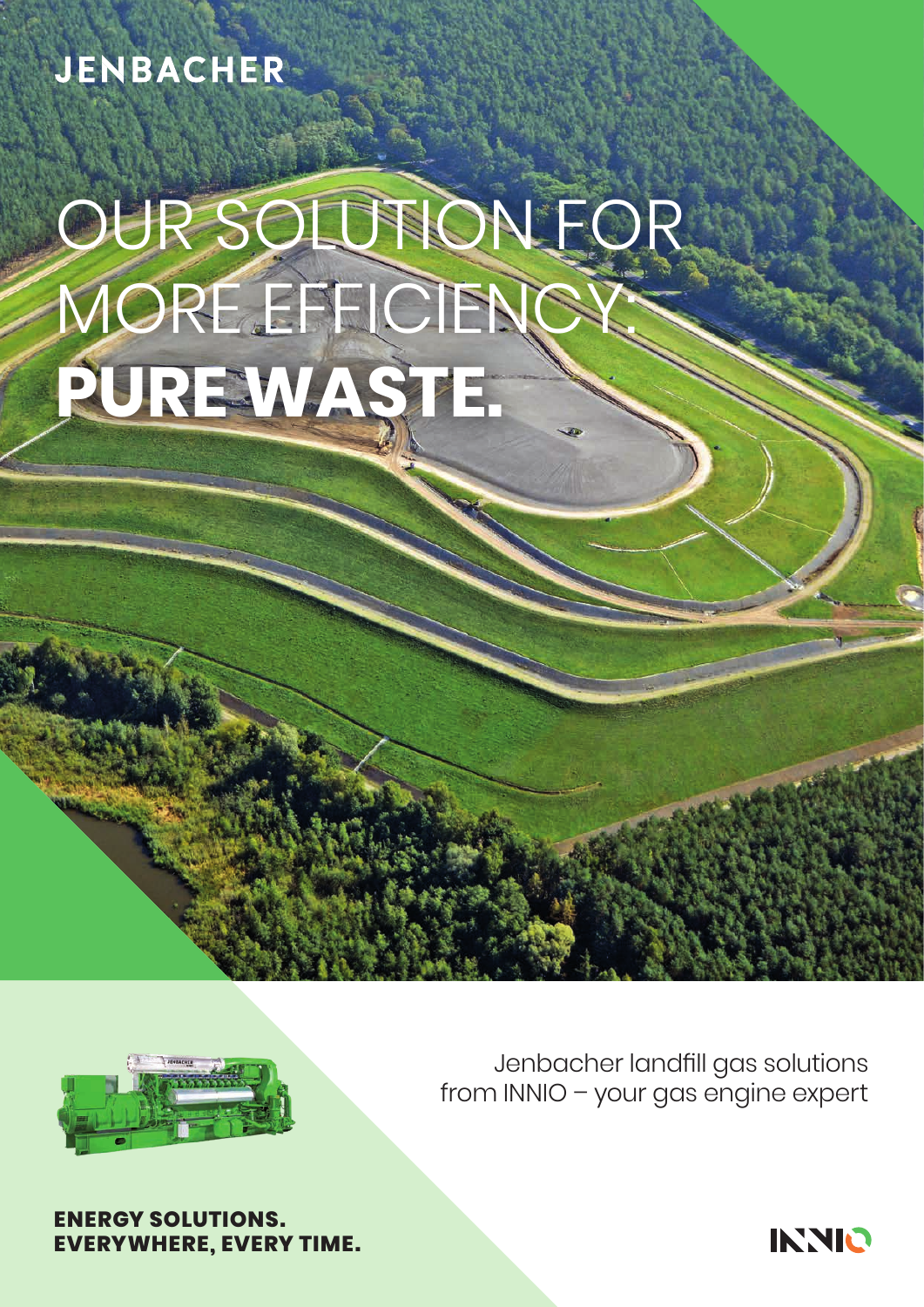#### AMOUNT AND COMPOSITION OF LANDFILL GAS

Municipal waste contains 330 to 550 pounds (150 to 250 kg) of organic carbon per ton, which microorganisms convert into landfill gas through an anaerobic process. The gas formation is influenced by a number of factors such as waste composition, landfill storage height and density, air temperature, atmospheric pressure and precipitation levels. Decomposition starts one to two years after the waste is deposited in the landfill and lasts 15 to 25 years. The continuously decreasing gas volume can be compensated by the disposal of additional waste during this period.

With a calorific value of 340 to 530 BTU/square feet (3,5 to 5,5 kWh m $^{\circ}{}_{\rm N}$ ), landfill gas constitutes a high-value fuel for gas engines that can be effectively used for power generation:

Consequently, 1 million tons of municipal solid waste generate about 60 to 90 million square feet (1.7 to 2.5 million m<sup>3</sup>) of collectable methane, enough to fuel a gas engine capacity of 850 to 1,250 kW producing 6,500 to 10,000 MWh electricity per year. That roughly corresponds to the average power demand of 1,800 to 2,800 EU households.

**Landfill gas is created during the decomposition of organic substances in Municipal Solid Waste (MSW). Depending on the landfill design and its management, as well as waste composition, compaction, moisture and several other factors, thousands of landfills are available worldwide to collect and utilize this valuable energy source for power generation.**

#### LANDFILL GAS COLLECTION

For a landfill restoration that prevents greenhouse gas from migrating into the atmosphere while avoiding offensive smells and smoldering fires, the gas must be continuously extracted under controlled conditions. Perforated tubes are drilled into the landfill body and interconnected by a pipe work system. Using a blower, the gas is sucked from the landfill. A well-designed gas collection system will flexibly capture the gas from various spots and handle high temperatures, leachate, condensates and air content – thus ensuring a costefficient collection as well as stable gas quality. Several engineering companies specialize in this field and offer their services on a worldwide basis.

With more than 30 years of experience in the combustion of landfill gas – and more than 2,400 landfill gas systems with a total electricity output of about 2,500 MW delivered throughout the world – the Jenbacher product team offers an unparalleled breadth of expertise, references and solutions. These plants have the potential to generate about 19 million MW-hours of electricity a year – enough to supply more than 5.5 million EU homes.<sup>1)</sup> In addition, by capturing landfill gas instead of emitting it directly into the atmosphere and using it for power generation in place of fossil fuels, these engines can reduce greenhouse gas emissions by about 68 million  $tons<sup>2</sup> CO<sub>2</sub>$  equivalent each year.

#### THE JENBACHER CONCEPT

The broad range of Jenbacher\* landfill gas engines is specially designed to run at full load with high efficiency, despite a low heating value and fluctuations of gas quality and pressure. The high quality and specially designed engine parts resist the impurities that usually appear in this type of fuel.

Before the landfill gas can be fed into the gas engines, it needs to be dried and compressed. Severe contaminants such as siloxanes should be removed if exceeding a certain level. Not only will these measures considerably increase the availability, but they also will reduce the operating and maintenance costs for the engine. Since landfills are usually located near big cities, emission standards are becoming more and more rigid in many countries. To comply with those standards, the whole system must be managed, beginning with the fuel gas conditioning up to the installation of an exhaust treatment device, if needed.

INNIO\* is committed to not only supplying its Jenbacher gas engines, but also offering auxiliary equipment and giving support for an integrated solution – from the gas flange to the grid connection.

#### ADVANTAGES

- Smooth operation despite low heating value and fluctuations in gas composition and pressure
- Electrical efficiency of up to 44.7%, and up to 90% efficiency in the case of combined heat and power
- Low weight containerized units that are easy to move and adjust to changing project capacity
- Basic design and support for gas conditioning, if required
- CL.AIR\*: Integrated exhaust aftertreatment solution complying with country-specific standards
- Flexible Contractual Service Agreements
- Alternative disposal of a problem aas while simultaneously harnessing it as an energy source
- Revenues for power (and heat) production, when fed into the public grid
- Carbon credits for reduction of methane releases or special renewable energy tariffs

#### OUR COMPETENCE

## LANDFILL GAS AS AN **ENERGY SOURCE**

| Methane $(\text{CH}_4)$<br>(methane has 21 times the<br>global warming potential of $CO2$ ) | 35%-55% BY VOL.       |
|---------------------------------------------------------------------------------------------|-----------------------|
| Carbon dioxide $(\texttt{CO}_2)$                                                            | $30\% - 44\%$ BY VOL. |
| Nitrogen from air $(\mathsf{N}_2)$                                                          | 5% - 25% BY VOL.      |
| Oxygen from air $(\mathsf{O}_{2})$                                                          | 0% - 6% BY VOL.       |
| Water vapour $(H2O)$                                                                        | saturated             |